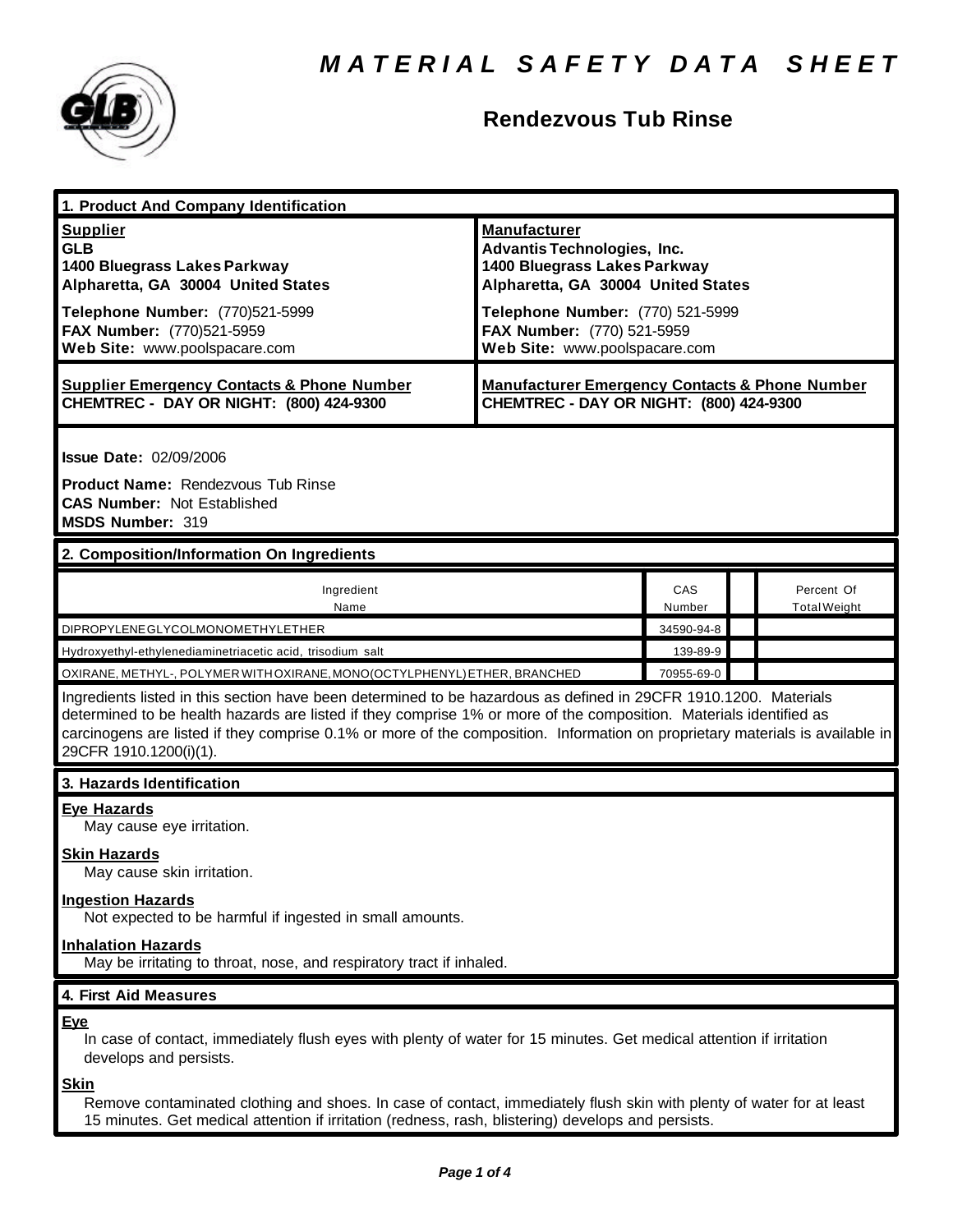# *M A T E R I A L S A F E T Y D A T A S H E E T*

# **Rendezvous Tub Rinse**

## **4. First Aid Measures - Continued**

#### **Ingestion**

If ingested of large amount does occur, or if gastrointestinal disturbances occur, seek medical attention or call poison control center.

#### **Inhalation**

If inhaled, remove to fresh air. If breathing is difficult, give oxygen. Check the pulse. If the heart has stopped, administer CPR. Call a physician or a poison control center immediately.

## **Fire Fighting (Pictograms)**



## **5. Fire Fighting Measures**

#### **Extinguishing Media**

In case of fire, use water fog, dry chemical, CO2, or "alcohol" foam.

#### **6. Accidental Release Measures**

Clean up spill immediately. Contain and/or absorb spill with inert material (e.g. clay, vermiculite). Use appropriate containers to avoid environmental contamination. Avoid runoff to waterways and sewers. Prevent release to the environment.

## **Handling & Storage (Pictograms)**



## **7. Handling And Storage**

# **Handling And Storage Precautions**

Keep containers tightly closed. Wash thoroughly after handling.

#### **Handling Precautions**

Wash hands before eating, drinking, or smoking.

#### **Storage Precautions**

Do not contaminate water, food or feed by storage, disposal or cleaning equipment. Keep out of reach of children.

#### **Work/Hygienic Practices**

Wash thoroughly with soap and water after handling.

## **8. Exposure Controls/Personal Protection**

#### **Engineering Controls**

Local exhaust acceptable. Special exhaust not required.

#### **Eye/Face Protection**

Safety glasses with side shields or goggles.

#### **Skin Protection**

Chemical-resistant gloves.

#### **Respiratory Protection**

None normally required.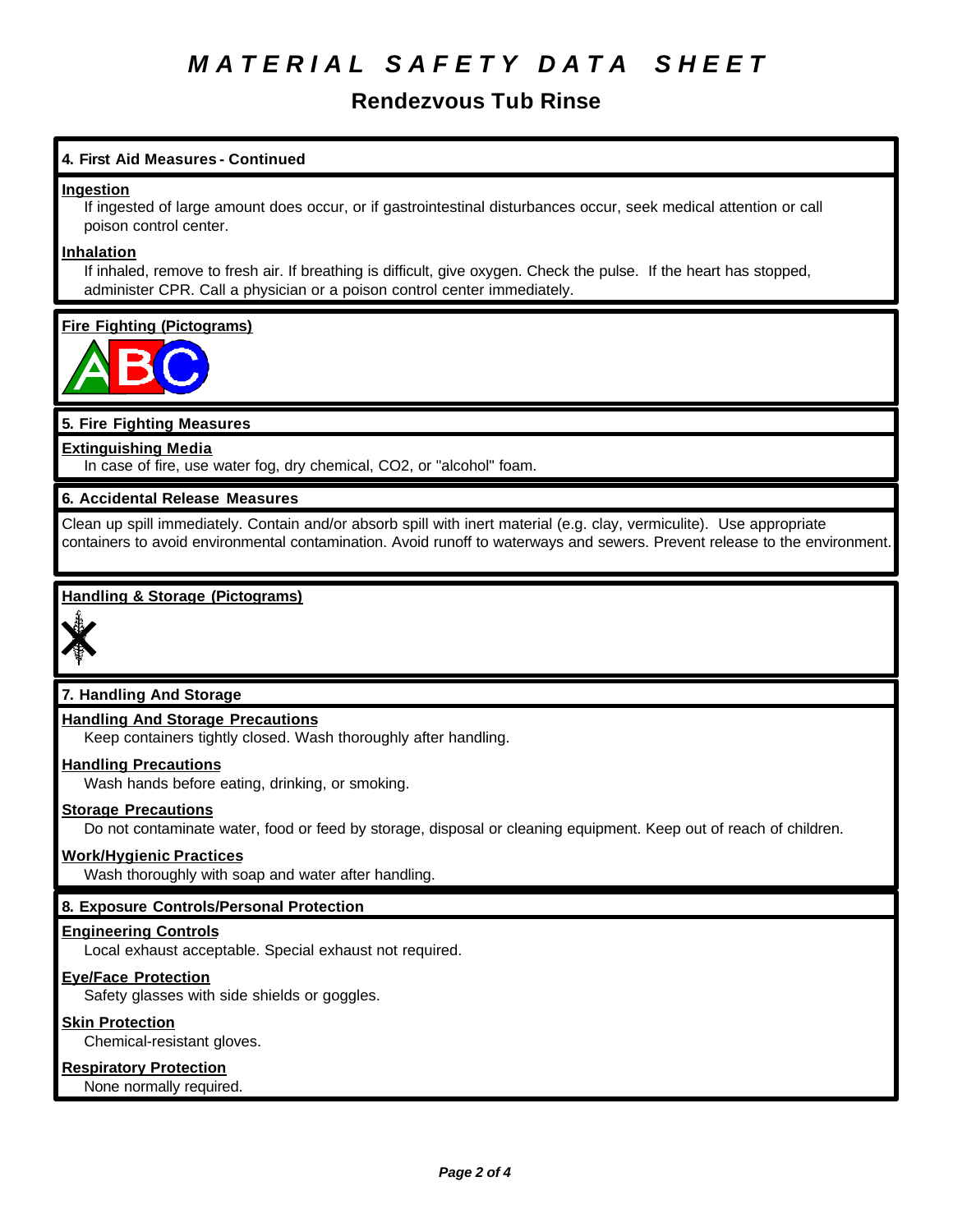# *M A T E R I A L S A F E T Y D A T A S H E E T*

# **Rendezvous Tub Rinse**

| 9. Physical And Chemical Properties                                                                                                                                                                           |  |  |  |
|---------------------------------------------------------------------------------------------------------------------------------------------------------------------------------------------------------------|--|--|--|
| <b>Appearance</b><br>Clear yellow liquid                                                                                                                                                                      |  |  |  |
| Odor<br>Citrus                                                                                                                                                                                                |  |  |  |
| <b>Chemical Type: Mixture</b><br><b>Physical State: Liquid</b><br>Specific Gravity: 1.005 g/ml<br>pH Factor: 10.2                                                                                             |  |  |  |
| 10. Stability And Reactivity                                                                                                                                                                                  |  |  |  |
| <b>Stability: Stable</b><br>Hazardous Polymerization: Will not occur                                                                                                                                          |  |  |  |
| <b>Incompatible Materials</b><br>Avoid stong oxidizers.                                                                                                                                                       |  |  |  |
| 11. Toxicological Information                                                                                                                                                                                 |  |  |  |
| No Data Available                                                                                                                                                                                             |  |  |  |
| 12. Ecological Information                                                                                                                                                                                    |  |  |  |
| No Data Available                                                                                                                                                                                             |  |  |  |
| 13. Disposal Considerations                                                                                                                                                                                   |  |  |  |
| Avoid/prevent release to the environment. Dispose in accordance with applicable federal, state and local government<br>regulations.                                                                           |  |  |  |
| <b>14. Transport Information</b>                                                                                                                                                                              |  |  |  |
| <b>Proper Shipping Name</b><br>Not regulated                                                                                                                                                                  |  |  |  |
| <b>Hazard Class</b><br>None Assigned                                                                                                                                                                          |  |  |  |
| <b>DOT Identification Number</b><br><b>NONE</b>                                                                                                                                                               |  |  |  |
| 15. Regulatory Information                                                                                                                                                                                    |  |  |  |
| No Data Available                                                                                                                                                                                             |  |  |  |
| <b>NFPA</b><br><b>HMIS</b><br><b>HEALTH</b><br>1<br>$\mathbf 1$<br><b>FLAMMABILITY</b><br>$\overline{\mathbf{0}}$<br><b>REACTIVITY</b><br>$\mathbf 0$<br>$\mathbf{B}$<br><b>PROTECTION</b><br><b>PERSONAL</b> |  |  |  |
| 16. Other Information                                                                                                                                                                                         |  |  |  |
| <b>Revision/Preparer Information</b><br><b>MSDS Preparer: JHW</b>                                                                                                                                             |  |  |  |